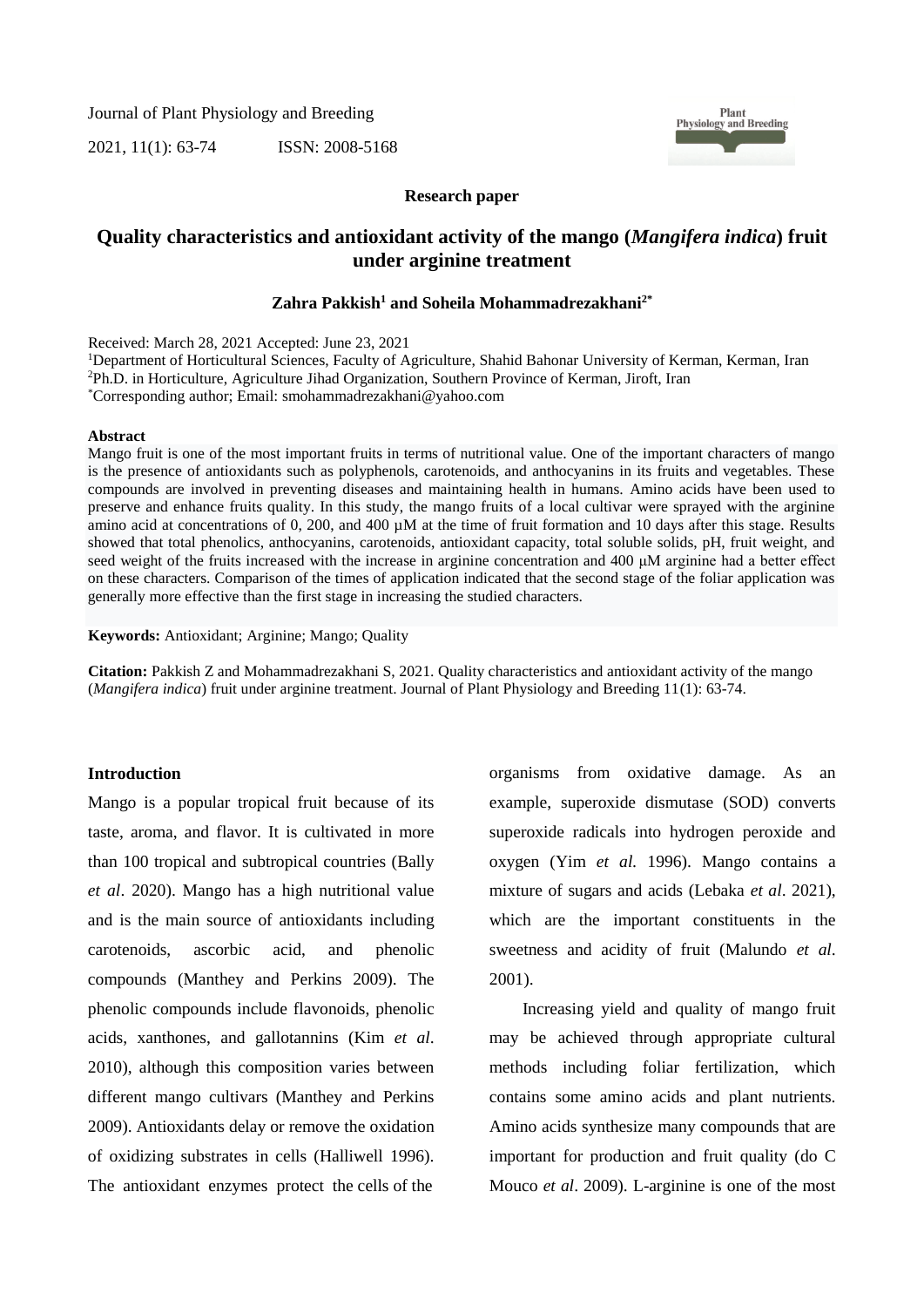important amino acids in plants. Arginine is constituent of proteins and serves as a precursor for the biosynthesis of several molecules such as proline and polyamines (Chen *et al.* 2004). In general, arginine is an essential metabolite for many cellular and developmental processes (Winter *et al.* 2015). It has been suggested that both endogenous and exogenous arginine play roles in the responses of plants to stresses such as drought (Nasibi *et al.* 2011). Researchers have reported the positive role of arginine in reducing the inhibition that is caused by exposure of plants to stress conditions (Hassanein *et al*. 2008; Khalil *et al*. 2009). Arginine increased growth and root weight and length, chlorophylls, and carotenoids in faba bean (Nassar *et al*. 2003). The use of chemicals to maintain the quality and marketability of fruits for post-harvest has been advocated in recent years. The purpose of this study was to evaluate the effect of arginine on maintaining quality and antioxidant compounds in mango fruits.

## **Materials and Methods**

## **Plant materials**

This research was conducted in a commercial orchard located in the south of the Kerman province of Iran. The 15-year-old trees at a spacing of  $6 \times 6$  m with standard cultural practices were selected. The experiment was laid out as factorial based on the randomized complete block design with three replications.

Branches containing fruits of desired trees were treated with the amino acid arginine at concentrations of 0, 200, and 400 µM. The mango fruits of a local cultivar were sprayed at two stages:

Stage 1: at the time of fruit formation (fruit diameter less than one centimeter).

Stage 2: ten days after the first stage.

The branches with approximately similar lengths and the number of fruits were selected from the same age trees and 3-4 fruits were selected in each branch. The treated branches were separated 24 h after spraying and the treated fruits were immediately frozen in liquid nitrogen and stored at -80 °C for later analyses.

## **Analysis of biochemical characters**

The extractions of samples were prepared by homogenizing 1 g of fruit in 4 ml of ice-cold, 50 mM potassium phosphate buffer (pH 7.0) with 2 mM Na-EDTA, and 1% (w/v) polyvinyl– polypirrolidone (PVP). The homogenate was centrifuged at  $10,000 \times g$  for 10 min (Bradford 1976). Then, the following enzymes were assayed.

## **Ascorbate peroxidase activity**

Ascorbate peroxidase (APX) activity was determined according to Nakano and Asada (1987). The assay mixture contained 100 µg of the enzyme extract added which was added to the assay solution [50 mM potassium phosphate buffer (pH 6.6) and 2.5 mM ascorbate] and the reaction was initiated by adding 10 mM  $H_2O_2$ . The decrease in the absorbance of ascorbate was read at 290 nm for 3 min against assay solution  $(\epsilon = 2.8 \text{ mM}^{-1} \text{ cm}^{-1}).$ 

## **Catalase**

Catalase (CAT) activity was measured according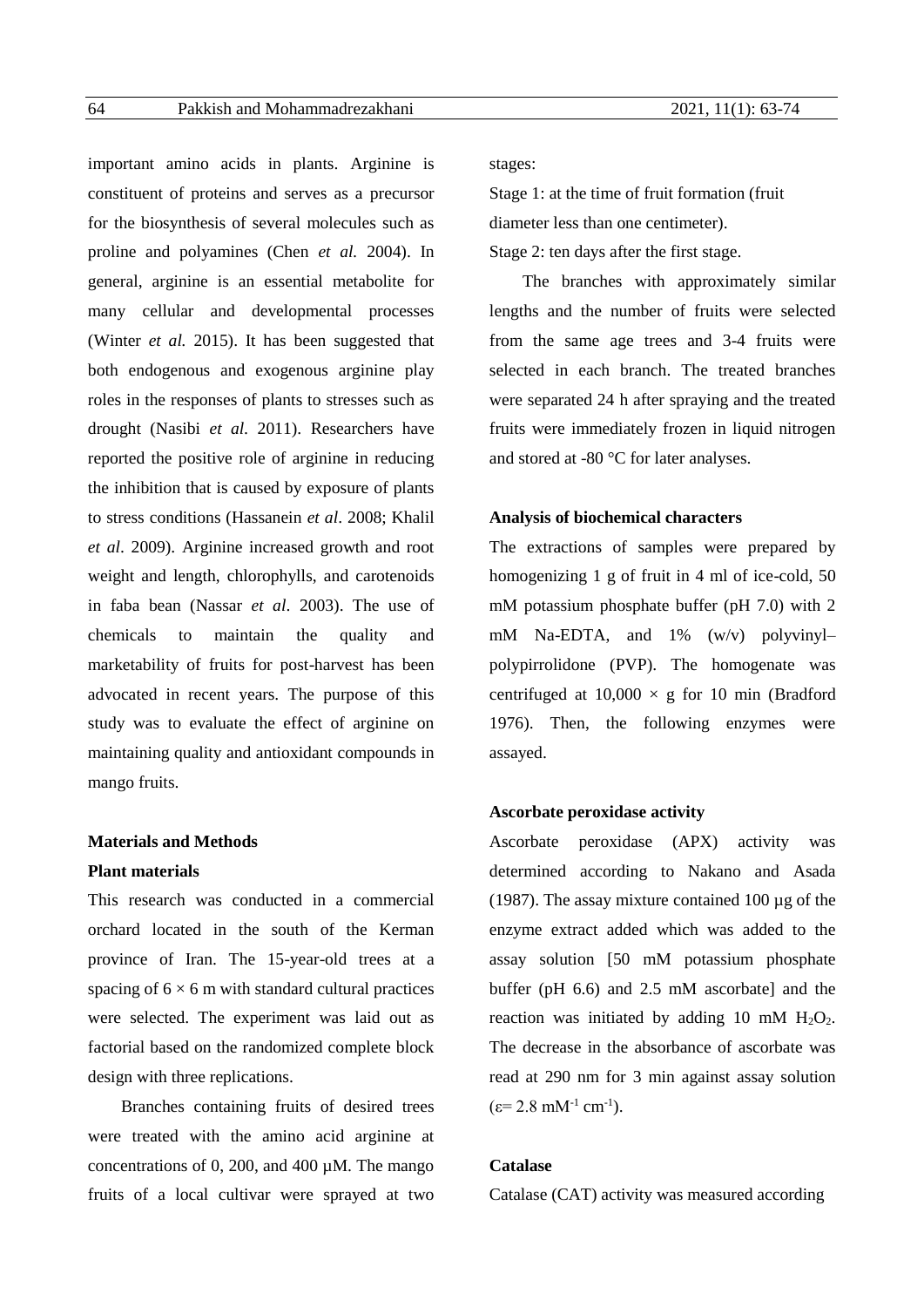to Dhindsa *et al*. (1981). The extract of the crude enzyme (50 µM) was added to the catalase assay solution [50 mM potassium phosphate buffer (pH 7.0) and 15 mM  $H_2O_2$ ]. Absorbance was read at 240 nm at 1 min intervals.

## **SOD**

SOD was measured by the method of Beauchamp and Fridovich (1971). To obtain the reaction mixture, 50 µl of the crude enzyme extract was mixed with the SOD assay solution [50 mM potassium phosphate buffer (pH 7.8), 13 mM Lmethionine, 2  $\mu$ M riboflavin, 0.1 mM EDTA, and 75 mM nitro blue tetrazolium (NBT)]. After shaking the test tube, it was put in a lightbox for 15 min. One unit of the enzyme activity was equal to the amount required to inhibit the 50% NBT reduction by observing the absorbance at 560 nm.

## **Carotenoids and photosynthetic pigments**

An amount of 0.1 g fruit in 15 ml of 80% acetone was homogenized and then, the absorbance was read by a spectrophotometer at the wavelengths of 663.2, 646.8, and 470 nm (Lichtenthaler 1987). The concentration of photosynthetic pigments and carotenoids were calculated using the following formulae:

Chl a =  $12.25$  A<sub>663</sub>.<sub>2</sub> - 2.79 A<sub>646.8</sub> Chl b = 21.21 A<sub>646.8</sub> - 5.1 A<sub>663.2</sub> Carotenoids = (1000 A<sup>470</sup> - 1.8 Chl a - 85.02 Chl b) / 198

## **Total phenolic content**

Total phenolic content was measured according to Zieslin and Ben (1993). A 2 ml volume of 80%

methanol was added to 1 g of the plant tissue. Then, 0.5 mL of methanolic extract was mixed with 0.5 mL Folin-Ciocalteu reagent on a shaker for 15-20 sec and after 3 min, 1 ml of saturated sodium carbonate and 1 ml of distilled water were added to this solution. This mixture was incubated in a dark room for 2 h. Then, the absorbance was recorded by a spectrophotometer at 725 nm against deionized water.

#### **Measurement of DPPH**

To measure DPPH, 0.2 g from the plant tissue was grounded in a mortar and pestle in 2 mL of absolute ethanol at  $4^{\circ}$ C. An amount of 1.5 milliliters from the solution was mixed with 0.25 mL of 0.5 mM DPPH and 0.5 mL of 100 mM acetate buffer (pH 5.5). The absorbance was recorded at 517 nm after 30 min according to ABE *et al*. (1998).

#### **Anthocyanin content**

The ethanolic HCl solution (0.25 M) was added to an aliquot of the extract to reach a dilution of 1:10 based on Kim *et al*. (2003). After mixing the solution, the absorbance was read at 520 nm (A520) using the ethanolic HCl solution as blank. Total anthocyanin content was measured as cyanin equivalents per 100 g of the fresh tissue (Kim *et al*. 2003).

## **Total soluble solids**

The total soluble solids (TSS) content was measured using a hand-held refractometer (American Optical Co., NH, USA).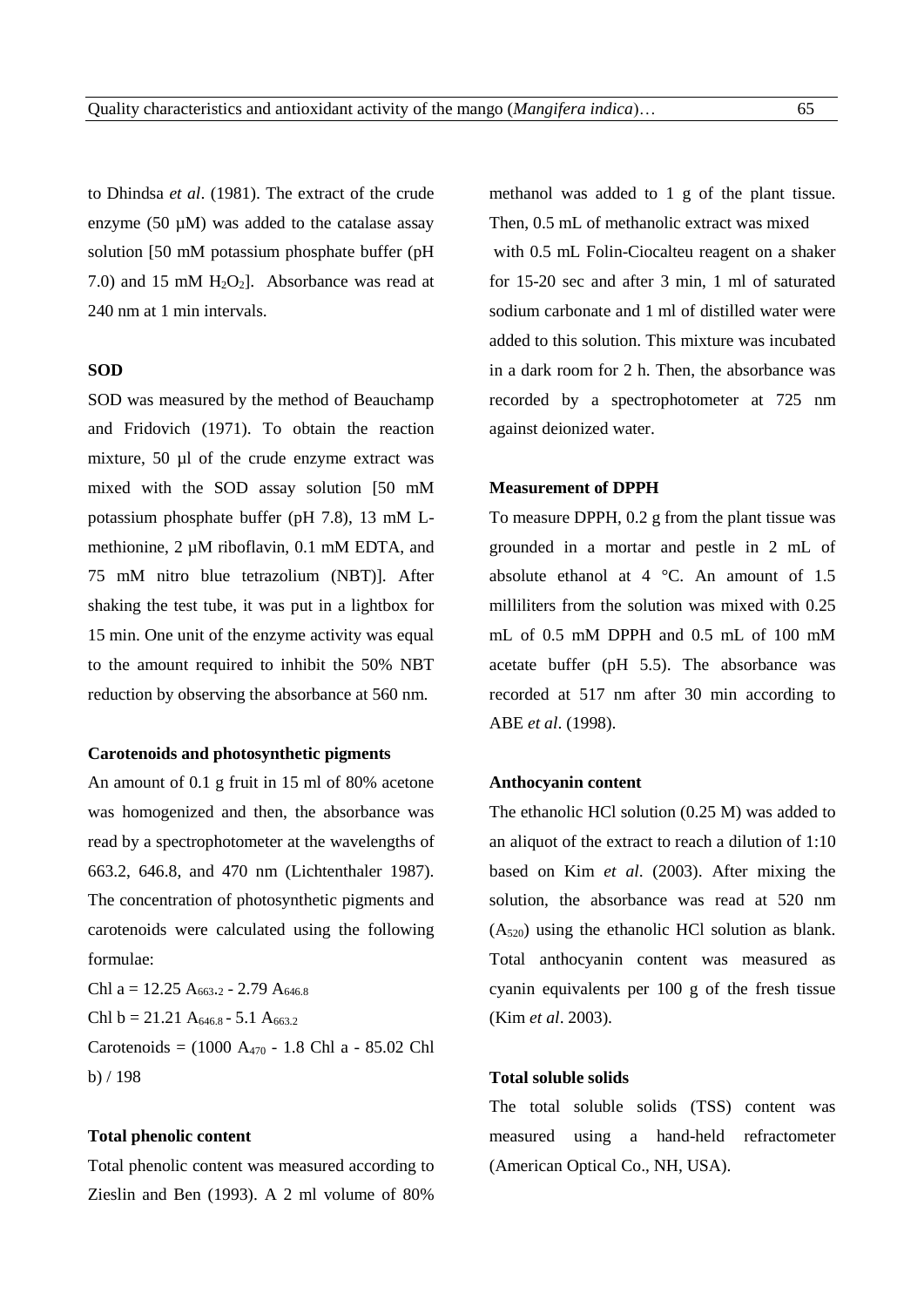## **Acidity measurement**

The acidity was measured by a pH meter (Model 3320 manufactured by Jenway, UK).

## **Fruit and seed weights**

Fruit and seed weights were measured by a digital scale (ELB 1200, Shimadzu, Kyoto, Japan).

#### **Statistical analysis**

The experimental design was laid out as factorial based on randomized complete blocks with three replications. The data were first subjected to analysis of variance and then the means were compared using Duncan's multiple range test at p≤ 0.05. The SAS version 9.1was used for all analyses.

## **Results**

#### **Enzyme activity**

The activity of antioxidant enzymes was presented in Table 1. The application of arginine with different concentrations at both stages enhanced the activity of APX, CAT, and SOD compared to the control fruits at  $p \le 0.05$ . At each stage, fruits treated with 400 µM arginine showed the highest levels of enzyme activity (Table 1).

## **Antioxidant capacity**

The results showed that the fruits treated with 400 µM arginine had higher antioxidant capacity than the control fruits at both stages. However, the difference of 200 µM arginine with the controls was only significant at stage 2. Also, with increasing the arginine concentration, the antioxidant capacity increased at stage 1 in the mango fruits (Figure 1).

## **Carotenoids content**

The levels of carotenoids of stages 1 and 2 were not significantly different in the control fruits. Mango fruits that were sprayed with both concentrations of arginine at both stages resulted in an increase in the carotenoids content compared to the control fruits (Figure 2). The carotenoids content related to the arginine concentration of 400 µM at the second stage was significantly higher than other treatments.

#### **Total phenolic content**

The amount of total phenolic content in the control fruits at both stages was significantly lower than the treated fruits. The highest total phenolic compound was observed in the fruits treated with 400 µM arginine at ten days after the first stage (Figure 3).

## **Anthocyanin**

The anthocyanin content of the treated fruits significantly increased with the increase in arginine as compared to the control fruits. The highest anthocyanin content was observed in the fruits treated with 400 μM arginine at stage 2 (Figure 4).

## **Total soluble solids and pH content**

The TSS increased significantly only in the fruits treated with the 400 µM arginine at the second stage as compared to the control fruits. However, pH increased significantly by treating the fruits with arginine at both stages. Arginine application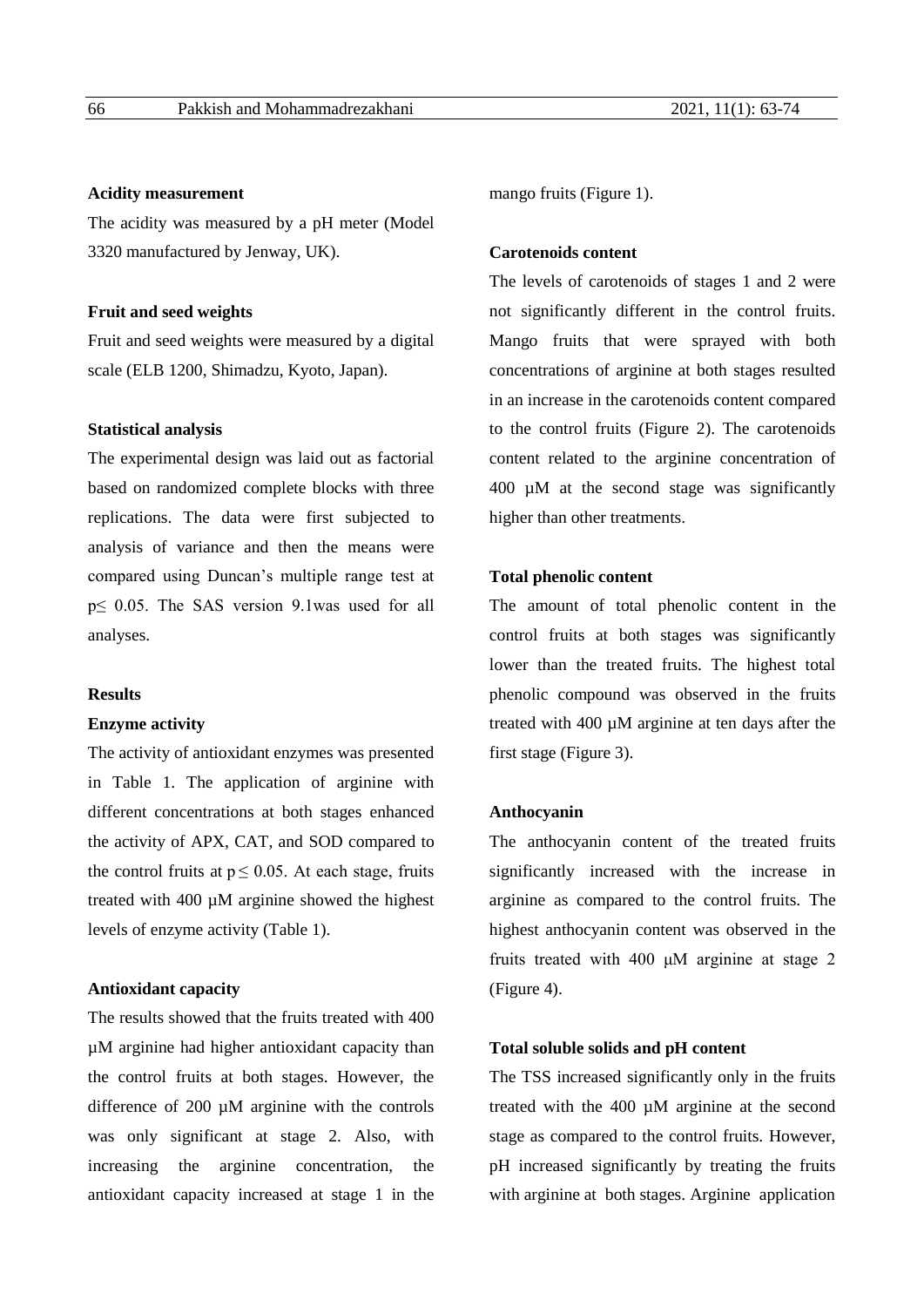at the 400 µM concentration showed the highest effect on pH at the second stage (Figures 5 and 6).

## **Fruit and seed weight**

Arginine pretreatment with both concentrations (200 and 400 µM) at stage 2 resulted in a significant increase of the fruit weight and seed weight of the mango fruit as compared to the respected controls (Figures 7 and 8). However, at stage 1, only 400 µM was effective in increasing the fruit weight when compared with the control

fruits.

## **Discussion**

The results of this experiment showed that the use of arginine increased the fruit weight, seed weight, and chemical properties of the mango fruit. Arginine acts as the precursor of the polyamines in plants (Winter *et al.* 2015) and polyamines play important roles in regulating plant growth and developmental processes and fine-tuning defense mechanisms against

| Table 1. Ascorbate peroxidase (APX), superoxide dismutase (SOD), and catalase (CAT) activity in mango fruits |
|--------------------------------------------------------------------------------------------------------------|
|--------------------------------------------------------------------------------------------------------------|

| Treatment   | SOD     |         | APX     |         | CAT               |         |
|-------------|---------|---------|---------|---------|-------------------|---------|
|             | Stage 1 | Stage 2 | Stage 1 | Stage 2 | Stage 1           | Stage 2 |
| Control     | 18.04c  | 17.98c  | 10.25c  | 10.38c  | 7.11c             | 7.08c   |
| $200 \mu$   | 21.65b  | 23.45b  | l4.11b  | 16.32b  | 9.23 <sub>b</sub> | 10.87b  |
| $400 \mu M$ | 26.38a  | 31.94a  | 18.27a  | 21.38a  | 12.98a            | 14.26a  |

Note: Values in the same column with different superscript letters are significantly different at p ≤ 0.5 by Duncan's multiple range test. Stage 1: at the time of fruit setting; Stage 2: ten days after stage 1.



Figure 1. Effect of different concentrations of arginine on DPPH in the mango fruits at the time of fruit formation (stage 1) and ten days after stage 1 (stage 2).  $A_1$ : 200  $\mu$ M,  $A_2$ : 400  $\mu$ M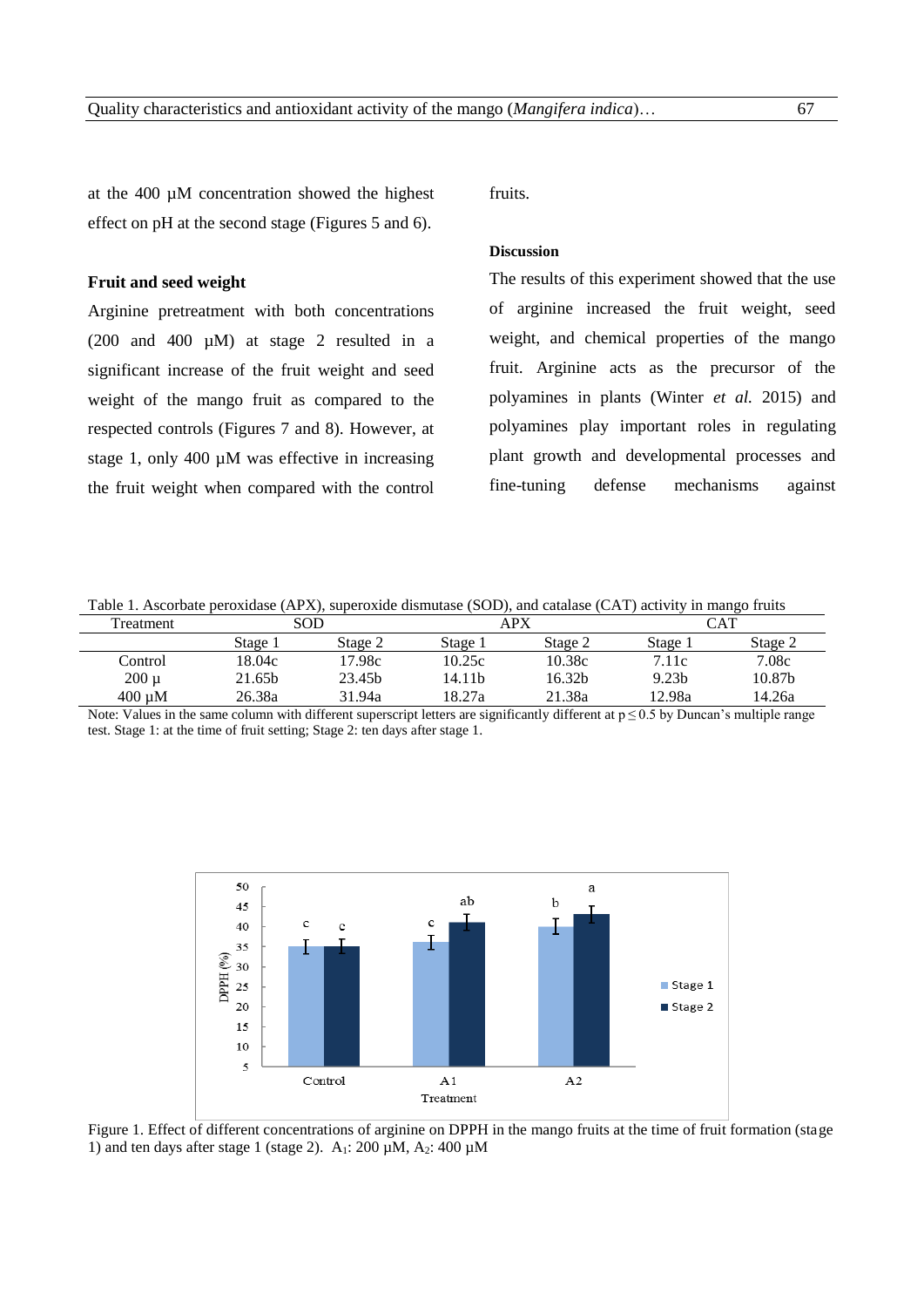

Figure 2. Effect of different concentrations of arginine on the amount of carotenoids in the mango fruits at the time of fruit formation (stage 1) and ten days after stage 1 (stage 2). A1: 200 µM, A2: 400 µM



Figure 3. Effect of different concentrations of arginine on the total phenolic content in the mango fruits at the time of fruit formation (stage 1) and ten days after stage 1 (stage 2).  $A_1$ : 200  $\mu$ M,  $A_2$ : 400  $\mu$ M



Figure 4. Effect of different concentrations of arginine on the amount of anthocyanin in the mango fruits at the time of fruit formation (stage 1) and ten days after stage 1 (stage 2).  $A_1$ : 200  $\mu$ M,  $A_2$ : 400  $\mu$ M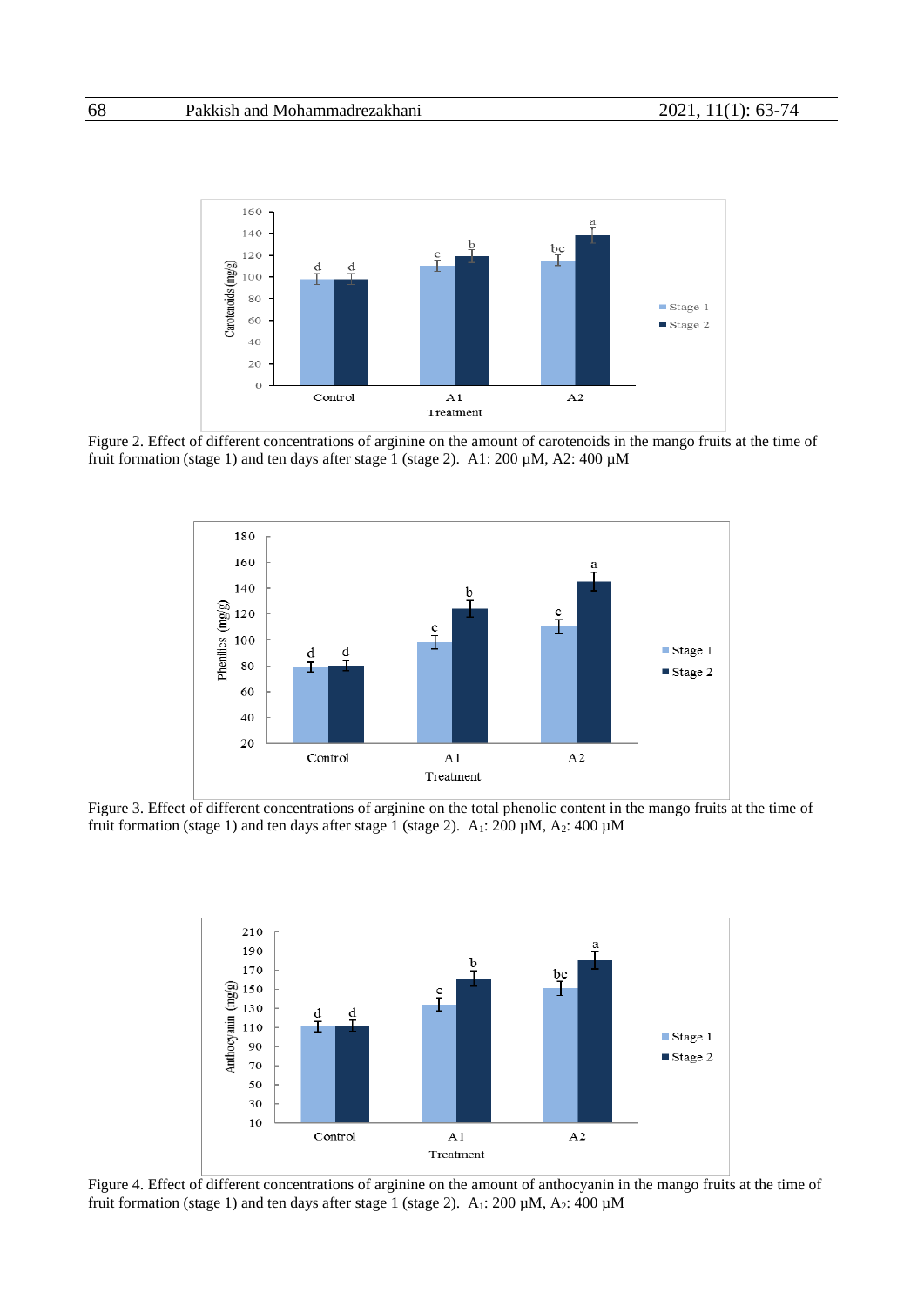

Figure 5. Effect of different concentrations of arginine on total soluble solids (TSS) in the mango fruits at the time of fruit formation (stage 1) and ten days after stage 1 (stage 2).  $A_1$ : 200  $\mu$ M,  $A_2$ : 400  $\mu$ M



Figure 6. Effect of different concentrations of arginine on pH of the mango fruits at the time of fruit formation (stage 1) and ten days after stage 1 (stage 2). A<sub>1</sub>: 200 µM, A<sub>2</sub>: 400 µM



Figure 7. Effect of different concentrations of arginine on the fruit weight of the mango fruits at the time of fruit formation (stage 1) and ten days after stage 1 (stage 2).  $A_1$ : 200  $\mu$ M,  $A_2$ : 400  $\mu$ M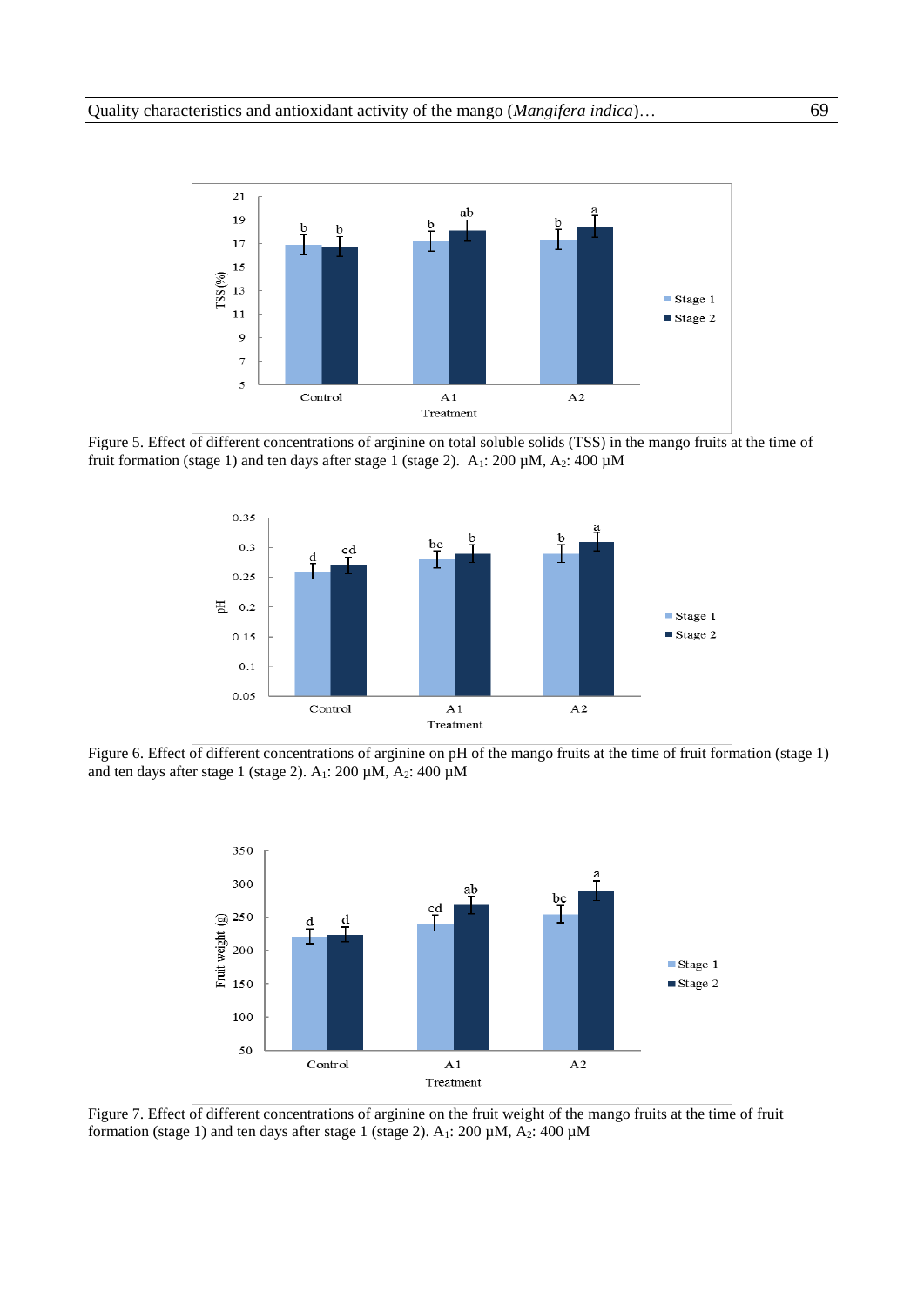

Figure 8. Effect of different concentrations of arginine on the seed weight of the mango fruits at the time of fruit formation (stage 1) and ten days after stage 1 (stage 2).  $A_1$ : 200 µM,  $A_2$ : 400 µM

environmental stresses (Winter *et al*. 2015; Chen *et al.* 2019). Arginine helps in the better synthesis of chlorophyll and improves photosynthesis (Yagi and Al-Abdulkareem 2006). Also, arginine stimulates the synthesis of phytohormones related to flowers and fruits (Tarenghi and Martin-Tanguy 1995). According to Mostafa *et al*. (2010), foliar application of arginine showed a significant increase in the growth and yieldrelated traits in wheat. Hassanein *et al*. (2008) reported that arginine was effective in improving the growth and yield in wheat at the hightemperature stress conditions. Mohseni *et al.* (2017) also reported an increase in the fruit weight of the strawberry cultivar Paros when treated with arginine. Nassar *et al.* (2003) reported that the application of arginine (as a putrescine precursor) increased plant growth, and fresh weight, dry weight, and length of roots and shoots in f aba beans.

In this study, the application of arginine raised the activity of SOD, CAT, and APX antioxidants, and the application of 400 µM arginine had the highest positive effects on the activity of these enzymes. During fruit ripening, overproduction of ROS causes oxidative damage, thereby reducing the ability of the antioxidant system to remove the free radicals such as  $H_2O_2$ and O2− (Jimenez *et al*. 2002). The formation of several antioxidative enzymes, such as SOD, POX, and CAT, and non-enzymatic antioxidants like beta-carotene and ascorbic acid prevents the accumulation of ROS (Hodges *et al*. 2004). Polyamines protect the membranes from ROS injury (Verma and Mishra 2005). Polyamines act against H<sub>2</sub>O<sub>2</sub> and O<sup>2−</sup> by the induction of APX, CAT, SOD and other enzymes. Increase in the activity of these enzymes plays a key role in controlling ROS and provide protection for the degradation of biomolecules against oxidative damage (Verma and Mishra 2005). According to Razzaq *et al*. (2014), putrescine application on the 'Samar Bahisht Chaunsa' mango delayed fruit softening due to the suppression of the ethylene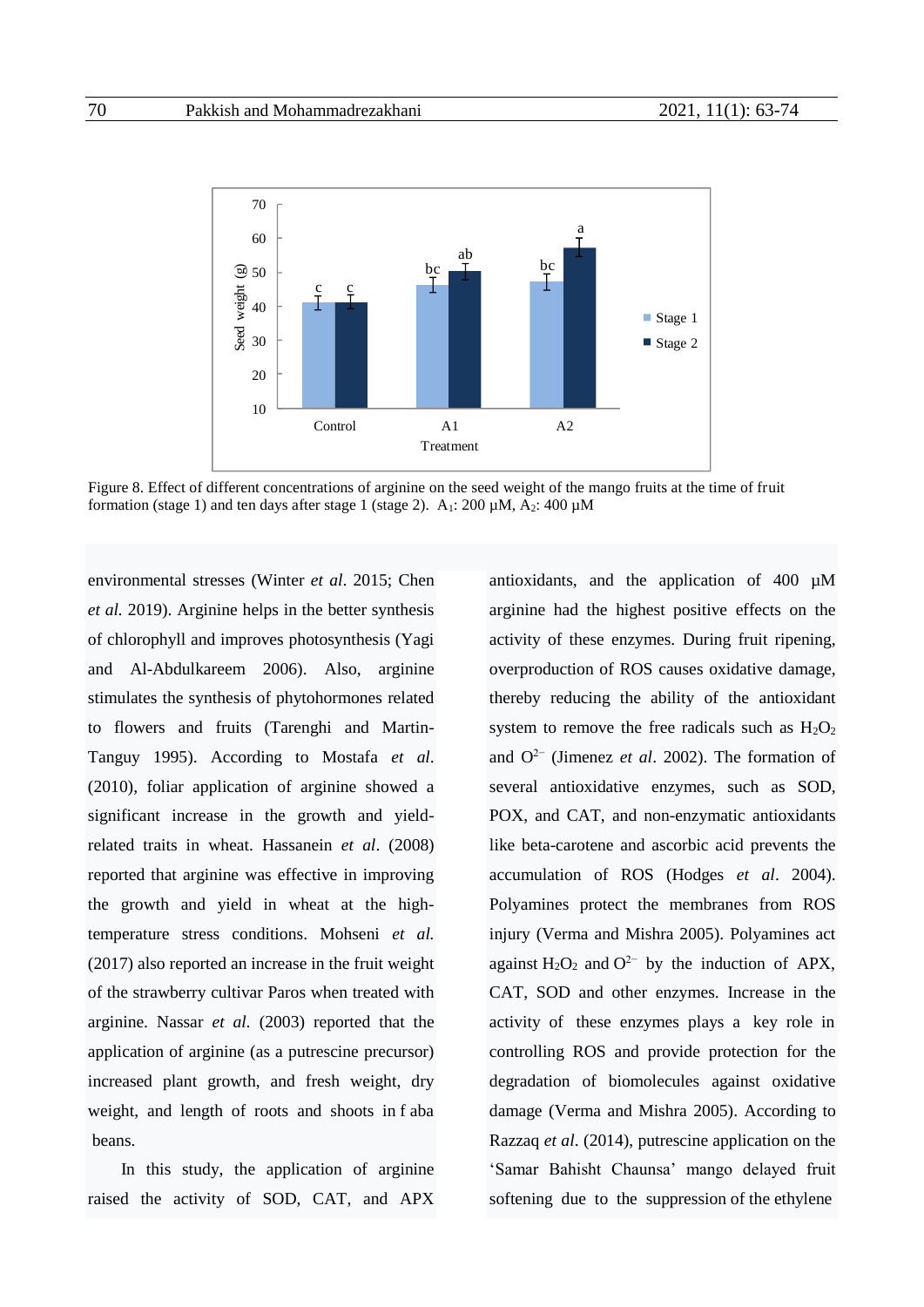production and increasing the activities of antioxidans such as SOD, POX, and CAT.

Arginine improved total phenolics, anthocyanins, carotenoids, TSS, and pH of the mango fruits in this study that is in concordance with the results in several crops (Nassar *et al.* 2003; Nasibi *et al.* 2011; Mohseni *et al.* 2017). According to Nasibi *et al*. (2011), treating the tomato plants with arginine increased the soluble sugars. The effect of arginine on the strawberry cultivar Paros resulted in an increase in the amount of phenolic compounds, anthocyanins, and TSS (Mohseni *et al*. 2017). Arginine increased the amount of carotenoids in faba beans compared with the control plants (Nassar *et al*. 2003). The existence of an appreciable amount of total phenolic content in mango may increase the intake of the antioxidants in the diet (Scalbert and Williamson 2000).

#### **Conclusion**

Treating fruits of mango with 200 and 400 μM arginine at the time of fruit formation (stage 1) and ten days after stage 1 (stage 2) resulted in the improvement of fruit weight, seed weight, anthocyanins, carotenoids, pH, phenolics, TSS, and antioxidant compounds. Treatment of arginine at concentration of 400 μM at the stage 2 was most effective in improving the quality and quantity of mango fruits.

## **Acknowledgement**

We appreciate the financial support of this work by the Shahid Bahonar University of Kerman.

## **Conflict of Interest**

There is no conflict of interest between authors.

## **References**

- [ABE](https://www.researchgate.net/profile/Naoki_Abe?_sg%5B0%5D=J6pYym2eYiYkgJfcDEStWFBGY7BhGdsIY17WkS91AEndvnYlTRCnPrEmivJpuFVNWneziMI.XRHe3JTbEt_7ud9wUkTLvf7za89auK3V_sZLdwFctYa_3eL5DRjz0pC8GWNyJI1bzCH2R_bujul53zMcirFLsQ&_sg%5B1%5D=rx2WAo8oSbE-hJ1sdno7wDrfxI2R2RpmtuOVzmtvedRTKnXJN0x5b9HC42vvV7vi7VWJ9As.GQJlhNi5vTFtzaBDqWEy0V102OkBkHELwB5PDQDSD5iH8CQtJOMPQvHRmChOgjeR2TDoARv0RoYb_NDSRhmGYg) A, [Murata](https://www.researchgate.net/scientific-contributions/75404251_Takashi_Murata?_sg%5B0%5D=J6pYym2eYiYkgJfcDEStWFBGY7BhGdsIY17WkS91AEndvnYlTRCnPrEmivJpuFVNWneziMI.XRHe3JTbEt_7ud9wUkTLvf7za89auK3V_sZLdwFctYa_3eL5DRjz0pC8GWNyJI1bzCH2R_bujul53zMcirFLsQ&_sg%5B1%5D=rx2WAo8oSbE-hJ1sdno7wDrfxI2R2RpmtuOVzmtvedRTKnXJN0x5b9HC42vvV7vi7VWJ9As.GQJlhNi5vTFtzaBDqWEy0V102OkBkHELwB5PDQDSD5iH8CQtJOMPQvHRmChOgjeR2TDoARv0RoYb_NDSRhmGYg) T, and [Hirota](https://www.researchgate.net/scientific-contributions/38435826_Akira_Hirota?_sg%5B0%5D=J6pYym2eYiYkgJfcDEStWFBGY7BhGdsIY17WkS91AEndvnYlTRCnPrEmivJpuFVNWneziMI.XRHe3JTbEt_7ud9wUkTLvf7za89auK3V_sZLdwFctYa_3eL5DRjz0pC8GWNyJI1bzCH2R_bujul53zMcirFLsQ&_sg%5B1%5D=rx2WAo8oSbE-hJ1sdno7wDrfxI2R2RpmtuOVzmtvedRTKnXJN0x5b9HC42vvV7vi7VWJ9As.GQJlhNi5vTFtzaBDqWEy0V102OkBkHELwB5PDQDSD5iH8CQtJOMPQvHRmChOgjeR2TDoARv0RoYb_NDSRhmGYg) A, 1998. Novel DPPH radical scavengers, bisorbicillinol and demethyltrichodimerol, from a fungus. Bioscience, Biotechnology, and Biochemistry 62(4): 661-666.
- Bally ISE, Ibell P, Kare M, Wright C, Mizani A, and Wilkie J, 2020. Benefits of intensive production systems in mango. Acta Horticulturae 1281: 493-498.
- [Bradford MM,](https://www.ncbi.nlm.nih.gov/pubmed/?term=Bradford%20MM%5BAuthor%5D&cauthor=true&cauthor_uid=942051) 1976. A rapid and sensitive method for the quantitation of microgram quantities of protein utilizing the principle of protein-dye binding. [Analytical Biochemistry](https://www.ncbi.nlm.nih.gov/pubmed/942051) 72: 248-254.
- Chen H, McCaig BC, Melotto M, He SY, and Howe GA, 2004. Regulation of plant arginase by wounding, jasmonate, and the phytotoxin coronatine. Journal of Biological Chemistry 279(44): 45998-46007.
- Chen D, Shao Q, Yin L, Younis A, and Zheng B, 2019. Polyamine function in plants: metabolism, regulation on development, and roles in abiotic stress responses. Frontiers in Plant Sciences 9: 1945.
- do C Mouco MA, de Lima MAC, da Silva AL, dos Santos SCA, and Rodrigues FM, 2009. Amino acids on mango yield and fruit quality at Submedio Sao Farncisco Region, Brazil. Aca Horticulturae 820: 437- 442.
- El-Bassiouny HMS and Bekheta MA, 2001. Role of putrescine on growth, regulation of stomatal aperture, ionic contents and yield by two wheat cultivars under salinity stress. Egyptian Journal of Physiological Sciences 26(1-3): 95-114.
- [Gao](https://www.researchgate.net/scientific-contributions/2056672688_Xiangqun_Gao) X, [Ohlander](https://www.researchgate.net/scientific-contributions/31224529_Maria_Ohlander) M, [Jeppsson](https://www.researchgate.net/scientific-contributions/31734236_Niklas_Jeppsson) N, [Bjork](https://www.researchgate.net/profile/Lars_Bjork) L, and [Trajkovski](https://www.researchgate.net/scientific-contributions/80473574_Viktor_Trajkovski) V, 2000. Changes in antioxidant effects and their relationship to phytonutrients in fruits of sea buckthorn (*Hippophaerhamnoides* L.) during maturation. Journal of Agricultural and Food Chemistry 48(5): 1485-1490.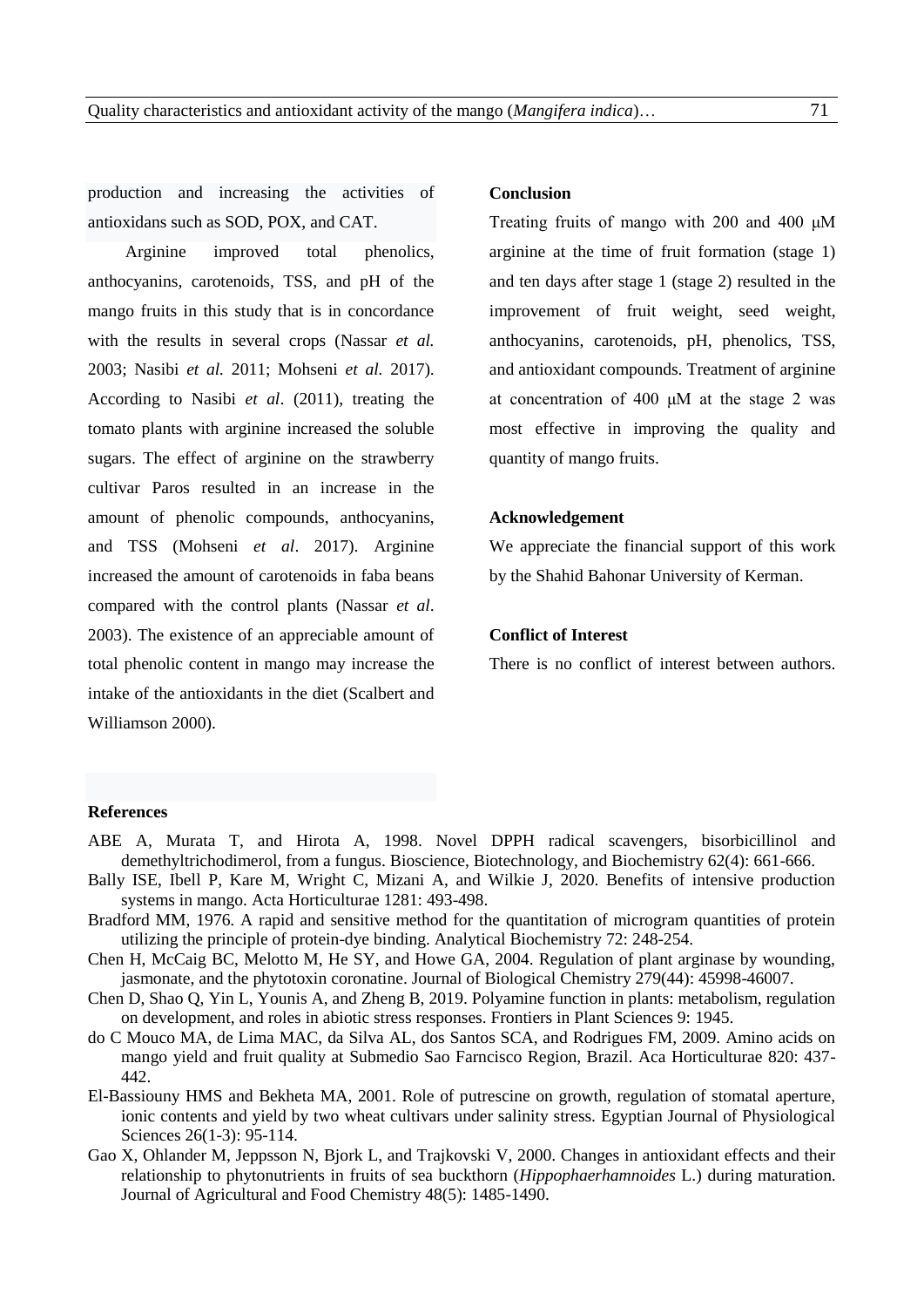- Halliwell B, 1996. Oxidative stress, nutrition and health. Experimental strategies for optimization of nutritional antioxidant intake in humans. Free Radical Research 25(1): 57-74.
- Hassanein RA, Khalil SI, El–Bassiouny HMS, Mostafa HAM, El–Khawas SA, and Abd El–Monem AA, 2008. Protective role of exogenous arginine or putrescine treatments on heat shocked wheat plant. 1st International Conference on Biological and Environmental Sciences, March 13-16, Hurghada, Egypt.
- Hodges DM, Lester GE, Munro KD, and Toivonen PMA, 2004. Oxidative stress: importance for postharvest quality. HortScience 39(5): 924-929.
- Jimenez A, Creissen G, Kular B, Firmin J, Robinson S, and Verhoeyen M, 2002. Changes in oxidative processes and components of the antioxidant system during tomato fruit ripening. Planta 214(5): 751- 758.
- Jones DL, Healey JR, Willett VB, Farrar JF, and Hodge A, 2005. Dissolved organic nitrogen uptake by plants-an important N uptake pathway? Soil Biology and Biochemistry 37(3): 413-423.
- Khalil SI, El-Bassiouny HMS, Hassanein RA, Mostafa HA, El-Khawas SA and Abd El-Monem AA, 2009. Antioxidant defense system in heat shocked wheat plants previously treated with arginine or putrescine. Australian Journal of Basic and Applied Sciences 3(3) 1517-1526.
- Kim H, Moon JY, Kim H, Lee DS, Cho M, Choi HK, Kim YS, Mosaddik A, and Cho SK, 2010. Antioxidant and antiproliferative activities of mango (*Mangifera indica* L.) flesh and peel. Food Chemistry 121(2): 429-436.
- Lebaka VR, Wee YJ, Ye W, and Korivi M, 2021. Nutritional composition and bioactive compounds in three different parts of mango fruit. International Journal of Environmental Research and Public Health 18(2):741.
- Li CZ, Jiao J, and Wang GX, 2004. The important roles of reactive oxygen species in the relationship between ethylene and polyamines in leaves of spring wheat seedlings under root osmotic stress. Plant Science 166(2): 303-315.
- Lichtenthaler HK, 1987. Chlorophylls and carotenoids: pigments of photosynthetic biomembranes. Methods in Enzymology 148: 350-382.
- Malundo TMM, Shewfelt RL, Ware GO, and Baldwin EA, 2001. Sugars and acids influence flavor properties of mango (*Mangifera indica*). [HortScience 1](http://www.avocadosource.com/Journals/ASHS/JASHS_TOC.htm)26(1) :115-121.
- Manthey JA and Perkins-Veazie P, 2009. Influences of harvest date and location on the levels of β-carotene, ascorbic acid, total phenols, the in vitro antioxidant capacity, and phenolic profiles of five commercial varieties of mango (*Mangifera indica* L.). Journal of Agricultural and Food Chemistry 57(22): 10825- 10830.
- Mohseni F, Pakkish Z, and Panahi B, 2017. Arginine impact on yield and fruit qualitative characteristics of strawberry. Agriculturae Conspectus Scientificus 82(1): 19-26.
- Mostafa HAM, Hassanein RA, Khalil SI, El-Khawas SA, El-Bassiouny HMS, and Abd El-Monem AA, 2010. Effect of arginine or putrescine on growth, yield and yield components of late sowing wheat. Journal of Applied Sciences Research 6(2): 177-183.
- Mukerjee PK, 1959. Biochemical and physiological studies during development of mango fruit. Hortic. Adv. 3: 95-101.
- Nasibi F, Yaghoobi MM, and Manouchehri Kalantari K, 2011. Effect of exogenous arginine on alleviation of oxidative damage in tomato plant under water stress. Journal of Plant Interactions 6(4): 291-296.
- Nassar AH, El-Tarabily KA, and Sivasithamparam K, 2003. Growth promotion of bean (*Phaseolus vulgaris* L.) by a polyamine–producing isolate of *Streptomyces griseoluteus*. Plant Growth Regulation 40: 97- 106.
- Razzaq K, Sattar Khan A, Ullah Malik A, Shahid M, and Ullah S, 2014. Role of putrescine in regulating fruit softening and antioxidative enzyme systems in 'Samar Bahisht Chaunsa' mango. Postharvest Biology and Technology 96: 23-32.
- Scalbert A and Williamson G, 2000. Dietary intake and bioavailability of polyphenols. The Journal of Nutrition 130: 2073S-2085S.
- Tarenghi E and Martin-Tanguy J, 1995. Polyamines, floral induction and floral development of strawberry (*Fragaria ananassa* Duch.). [Plant Growth Regulation](https://link.springer.com/journal/10725) 17: 157-165.
- Verma S and Mishra SN, 2005. Putrescine alleviation of growth in salt stressed *Brassica juncea* by inducing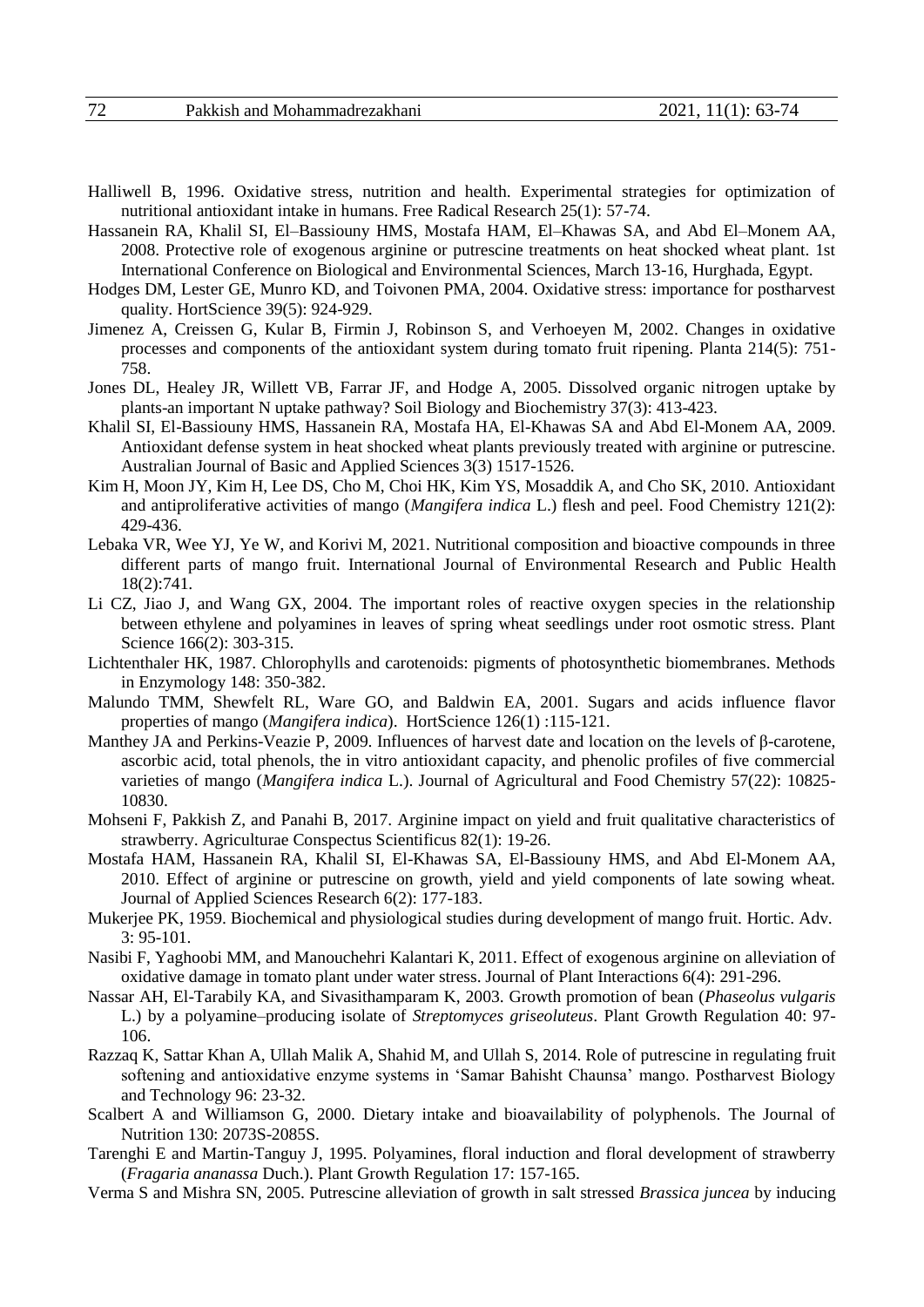antioxidative defense system. Journal of. Plant Physiology 162: 669-677.

- Winter G, Todd CD, Trovato M, Forlani Gm and Funck D, 2015. Physiological implications of arginine metabolism in plants. Frontiers in Plant Science 6: 534.
- Yagi MI and Al-Abdulkareem SS, 2006. Effects of exogenous arginine and uric acid on Eruca sativa Mill shoots grown under saline conditions. Journal of Science and Technology 7: 1-15.
- Yim MB, Kang JH Yim HS, Kwak HS, Chock PB, and Stadtman ER, 1996. A gain-of-function of an amyotrophic lateral sclerosis-associated Cu,Zn-superoxide dismutase mutant: an enhancement of free radical formation due to a decrease in Km for hydrogen peroxide. Proceedings of the National Academy of Sciences USA 93(12): 5709-5714.
- Zeid IM, 2009. Effect of arginine and urea on polyamines content and growth of bean under salinity stress. Acta Physiologiae Plantarum 31: 65-70.
- Zieslin N and Ben Zaken R, 1993. Peroxidase activity and presence of phenolic substances in peduncles of rose flowers. Plant Physiology and Biochemistry 31(3): 333-339.